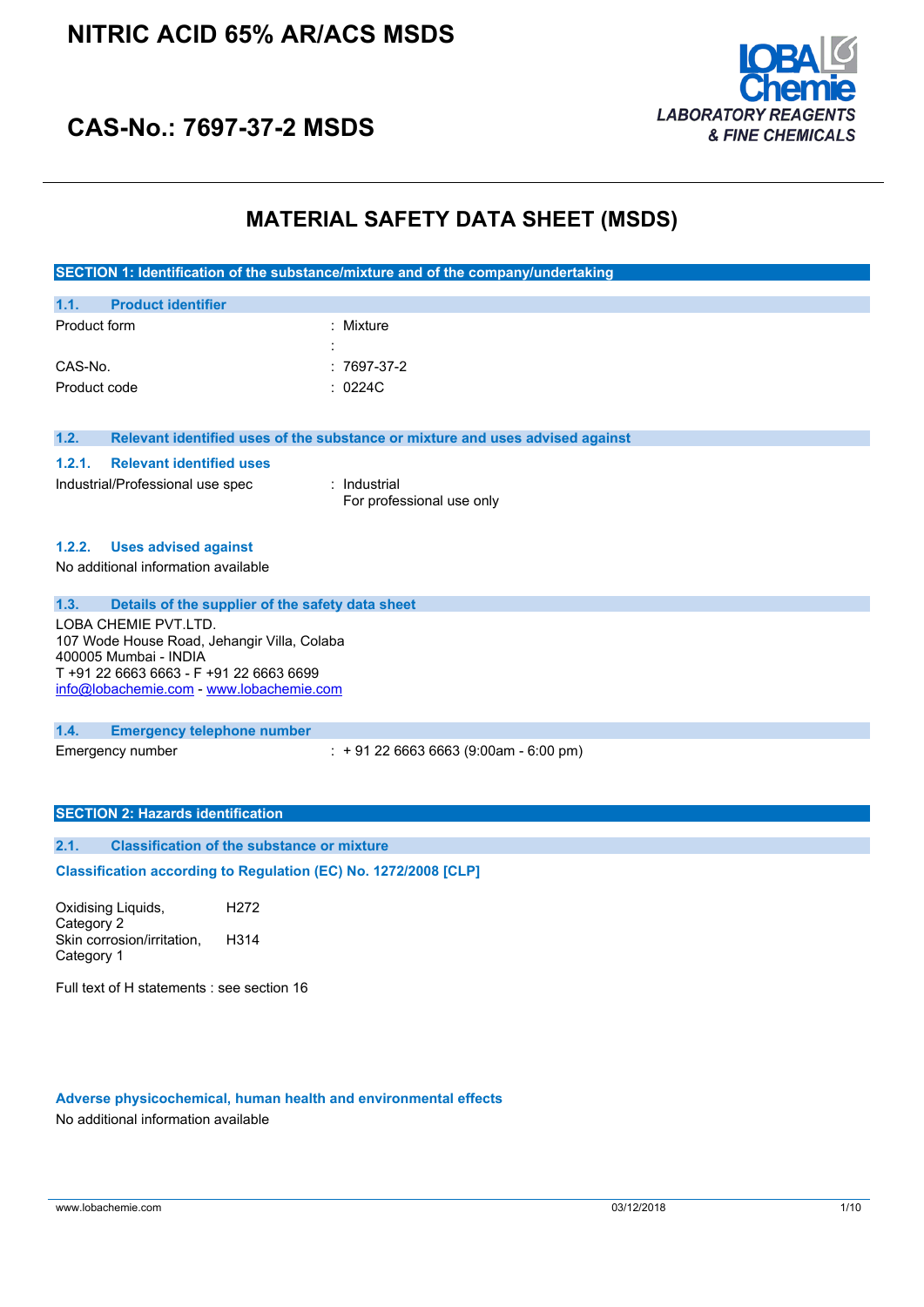Safety Data Sheet

| 2.2.<br><b>Label elements</b>                              |                                                                                                                                                                                                                                                                                                                                                                        |
|------------------------------------------------------------|------------------------------------------------------------------------------------------------------------------------------------------------------------------------------------------------------------------------------------------------------------------------------------------------------------------------------------------------------------------------|
| Labelling according to Regulation (EC) No. 1272/2008 [CLP] |                                                                                                                                                                                                                                                                                                                                                                        |
| Hazard pictograms (CLP)                                    |                                                                                                                                                                                                                                                                                                                                                                        |
|                                                            | GHS03<br>GHS05                                                                                                                                                                                                                                                                                                                                                         |
| Signal word (CLP)                                          | : Danger                                                                                                                                                                                                                                                                                                                                                               |
| Hazard statements (CLP)                                    | $\therefore$ H272 - May intensify fire; oxidiser.<br>H314 - Causes severe skin burns and eye damage.                                                                                                                                                                                                                                                                   |
| Precautionary statements (CLP)                             | : P220 - Keep/Store away from clothing and other combustible materials.<br>P280 - Wear protective gloves/protective clothing/eye protection/face protection.<br>P305+P351+P338 - IF IN EYES: Rinse cautiously with water for several minutes.<br>Remove contact lenses, if present and easy to do. Continue rinsing.<br>P310 - Immediately call a POISON CENTER/doctor |

#### **2.3. Other hazards**

No additional information available

|      | <b>SECTION 3: Composition/information on ingredients</b> |
|------|----------------------------------------------------------|
| 3.1. | <b>Substances</b>                                        |
|      | Not applicable                                           |

#### **3.2. Mixtures**

| <b>Name</b>     | <b>Product identifier</b>                                                | $\frac{0}{0}$ | <b>Classification according</b><br>to Regulation (EC) No.<br>1272/2008 [CLP] |
|-----------------|--------------------------------------------------------------------------|---------------|------------------------------------------------------------------------------|
| Nitric acid     | (CAS-No.) 7697-37-2<br>(EC-No.) 231-714-2<br>(EC Index-No.) 007-004-00-1 | $64 - 66$     | Ox. Lig. 1, H271<br>Skin Corr. 1A. H314                                      |
| <b>WATER AR</b> | (CAS-No.) 7732-18-5<br>(EC-No.) 231-791-2                                | $34 - 38$     | Not classified                                                               |

Full text of H-statements: see section 16

| <b>SECTION 4: First aid measures</b>             |                                                                                                                                                                                     |      |
|--------------------------------------------------|-------------------------------------------------------------------------------------------------------------------------------------------------------------------------------------|------|
|                                                  |                                                                                                                                                                                     |      |
| 4.1.<br><b>Description of first aid measures</b> |                                                                                                                                                                                     |      |
| First-aid measures after inhalation              | : Remove person to fresh air and keep comfortable for breathing. Give oxygen or<br>artificial respiration if necessary. If you feel unwell, seek medical advice.                    |      |
| First-aid measures after skin contact            | : Gently wash with plenty of soap and water. If skin irritation occurs: Get medical<br>advice/attention.                                                                            |      |
| First-aid measures after eye contact             | : Remove contact lenses, if present and easy to do. Continue rinsing. Rinse cautiously<br>with water for several minutes. If eye irritation persists: Get medical advice/attention. |      |
| www.lobachemie.com                               | 03/12/2018                                                                                                                                                                          | 2/10 |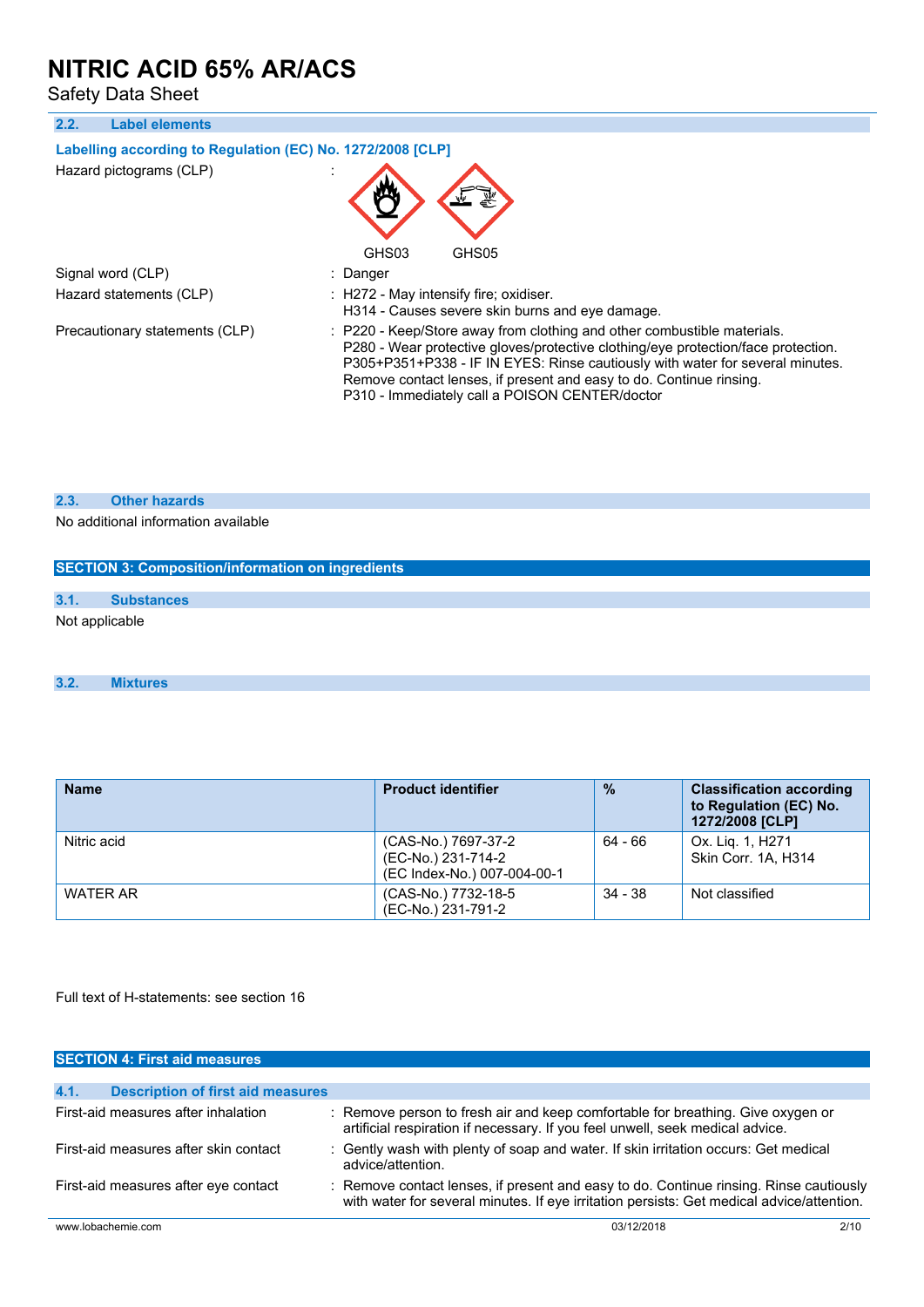Safety Data Sheet

| First-aid measures after ingestion                                            | : Rinse mouth out with water. If you feel unwell, seek medical advice.                                              |
|-------------------------------------------------------------------------------|---------------------------------------------------------------------------------------------------------------------|
| 4.2.                                                                          | Most important symptoms and effects, both acute and delayed                                                         |
| Symptoms/effects                                                              | : Causes severe skin burns and eye damage.                                                                          |
| 4.3.<br>Treat symptomatically.                                                | Indication of any immediate medical attention and special treatment needed                                          |
| <b>SECTION 5: Firefighting measures</b>                                       |                                                                                                                     |
| <b>Extinguishing media</b><br>5.1.                                            |                                                                                                                     |
| Suitable extinguishing media                                                  | : dry chemical powder, alcohol-resistant foam, carbon dioxide (CO2).                                                |
| Unsuitable extinguishing media                                                | : Do not use extinguishing media containing water.                                                                  |
| 5.2.<br>Special hazards arising from the substance or mixture                 |                                                                                                                     |
| Fire hazard                                                                   | : May intensify fire; oxidiser.                                                                                     |
| <b>Explosion hazard</b>                                                       | : Heating may cause a fire or explosion.                                                                            |
| 5.3.<br><b>Advice for firefighters</b>                                        |                                                                                                                     |
| Protection during firefighting                                                | : Do not attempt to take action without suitable protective equipment.                                              |
| <b>SECTION 6: Accidental release measures</b>                                 |                                                                                                                     |
| 6.1.                                                                          | Personal precautions, protective equipment and emergency procedures                                                 |
| 6.1.1.<br>For non-emergency personnel                                         |                                                                                                                     |
| <b>Emergency procedures</b>                                                   | : Avoid contact with skin and eyes.                                                                                 |
| For emergency responders<br>6.1.2.                                            |                                                                                                                     |
| Protective equipment                                                          | : Use personal protective equipment as required.                                                                    |
| <b>Emergency procedures</b>                                                   | : Stop release. Ventilate area.                                                                                     |
| 6.2.<br><b>Environmental precautions</b>                                      |                                                                                                                     |
| Avoid release to the environment.                                             |                                                                                                                     |
|                                                                               |                                                                                                                     |
| Methods and material for containment and cleaning up<br>6.3.                  |                                                                                                                     |
| Methods for cleaning up                                                       | : Clean up immediately by sweeping or vacuum. Clean contaminated surfaces with an<br>excess of water.               |
| <b>Reference to other sections</b><br>6.4.                                    |                                                                                                                     |
| No additional information available                                           |                                                                                                                     |
| <b>SECTION 7: Handling and storage</b>                                        |                                                                                                                     |
|                                                                               |                                                                                                                     |
| 7.1.<br><b>Precautions for safe handling</b><br>Precautions for safe handling | : Do not get in eyes, on skin, or on clothing.                                                                      |
|                                                                               | : Wash hands and other exposed areas with mild soap and water before eating,                                        |
| Hygiene measures                                                              | drinking or smoking and when leaving work.                                                                          |
| Conditions for safe storage, including any incompatibilities<br>7.2.          |                                                                                                                     |
| Storage conditions                                                            | : Store in original container. Store in a well-ventilated place. Protect from sunlight.<br>Keep in fireproof place. |
| <b>Specific end use(s)</b><br>7.3.                                            |                                                                                                                     |
| No additional information available                                           |                                                                                                                     |
| <b>SECTION 8: Exposure controls/personal protection</b>                       |                                                                                                                     |
| 8.1.                                                                          |                                                                                                                     |
| <b>Control parameters</b><br>No additional information available              |                                                                                                                     |
|                                                                               |                                                                                                                     |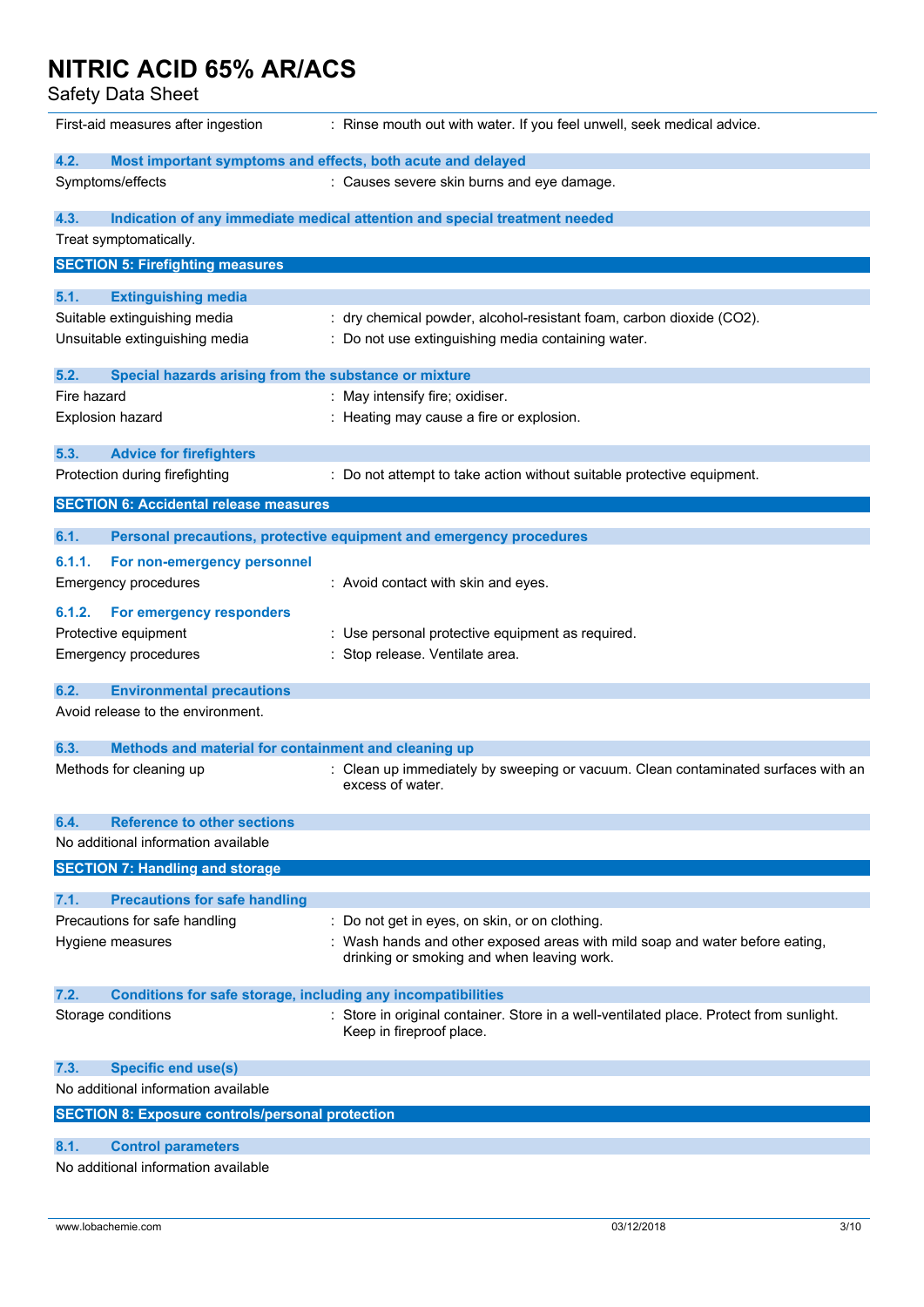| 8.2.                     | <b>Exposure controls</b>                              |                                                                                       |
|--------------------------|-------------------------------------------------------|---------------------------------------------------------------------------------------|
| Hand protection          |                                                       | : Protective gloves                                                                   |
| Eye protection           |                                                       | : Chemical goggles or safety glasses                                                  |
|                          | Skin and body protection                              | Chemical resistant safety shoes                                                       |
|                          | Respiratory protection                                | : Wear respiratory protection.                                                        |
|                          | <b>SECTION 9: Physical and chemical properties</b>    |                                                                                       |
| 9.1.<br>Physical state   | Information on basic physical and chemical properties | : Liquid                                                                              |
| Molecular mass<br>Colour |                                                       | : 63.01 g/mol<br>Clear colourless.                                                    |
| Odour                    |                                                       | : Acrid.                                                                              |
| Odour threshold          |                                                       | : No data available                                                                   |
| рH                       |                                                       | : No data available                                                                   |
|                          | Relative evaporation rate (butylacetate=1)            | : No data available                                                                   |
| Melting point            |                                                       | $: -41.6 °C$                                                                          |
| Freezing point           |                                                       | : No data available                                                                   |
| Boiling point            |                                                       | : 121 $^{\circ}$ C                                                                    |
| Flash point              |                                                       | : No data available                                                                   |
|                          | Auto-ignition temperature                             | : No data available                                                                   |
|                          | Decomposition temperature                             | : No data available                                                                   |
|                          | Flammability (solid, gas)                             | : No data available                                                                   |
|                          | Vapour pressure                                       | : 6kPa                                                                                |
|                          | Relative vapour density at 20 °C                      | : 2.5                                                                                 |
|                          | Relative density                                      | : No data available                                                                   |
| Solubility               |                                                       | : Water: Easily soluble in cold water, hot water.<br>Ether: Soluble in diethyl ether. |
| Log Pow                  |                                                       | : No data available                                                                   |
|                          | Viscosity, kinematic                                  | : No data available                                                                   |
|                          | Viscosity, dynamic                                    | : No data available                                                                   |
|                          | <b>Explosive properties</b>                           | : No data available                                                                   |
|                          | Oxidising properties                                  | : No data available                                                                   |
| <b>Explosive limits</b>  |                                                       | No data available                                                                     |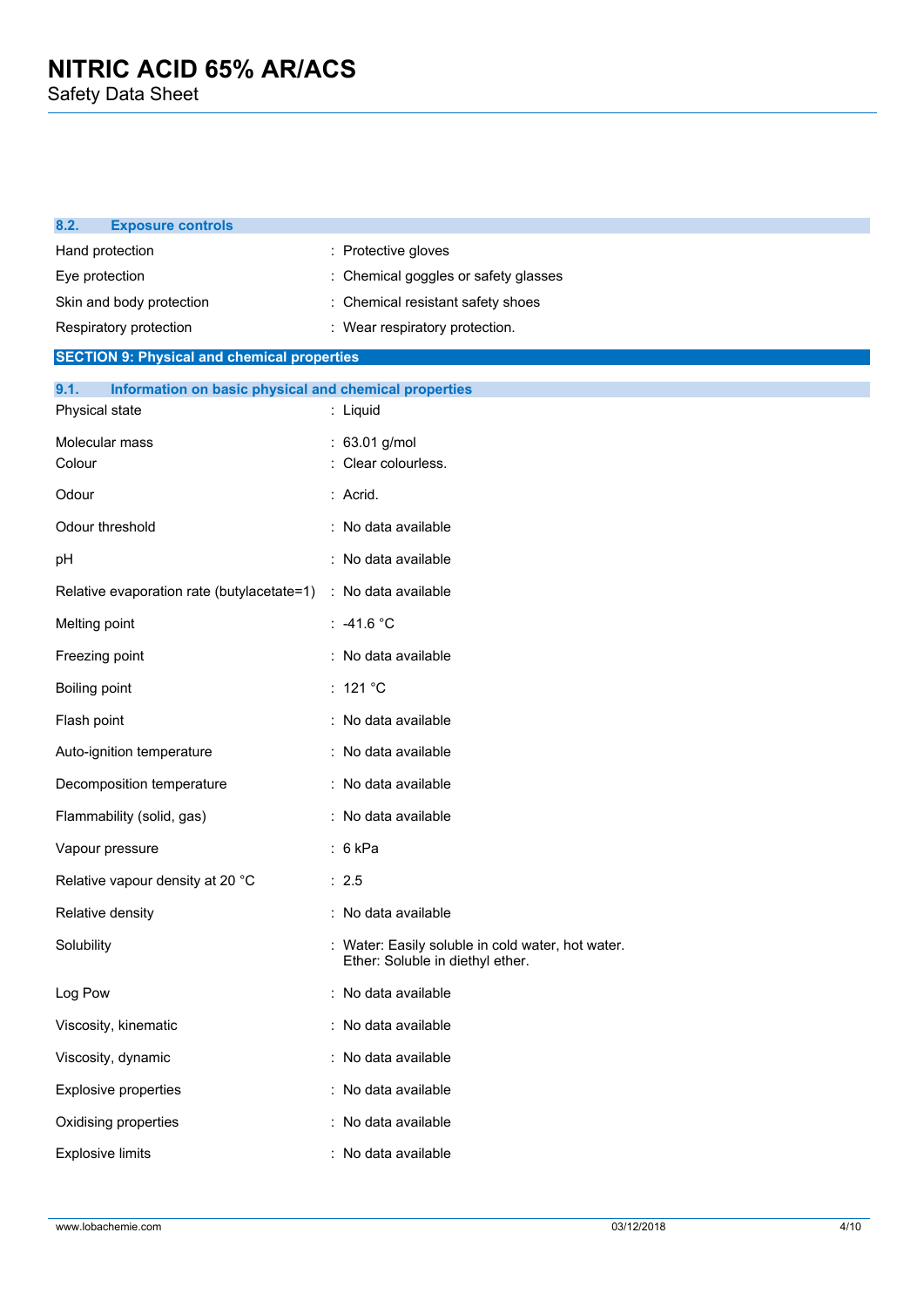Safety Data Sheet

| <b>Other information</b><br>9.2.<br>No additional information available       |                                            |
|-------------------------------------------------------------------------------|--------------------------------------------|
| <b>SECTION 10: Stability and reactivity</b>                                   |                                            |
|                                                                               |                                            |
| 10.1.<br><b>Reactivity</b>                                                    |                                            |
| May be corrosive to metals.                                                   |                                            |
| 10.2.<br><b>Chemical stability</b>                                            |                                            |
| Stable under normal conditions.                                               |                                            |
|                                                                               |                                            |
| 10.3.<br><b>Possibility of hazardous reactions</b>                            |                                            |
| No additional information available                                           |                                            |
| 10.4.<br><b>Conditions to avoid</b>                                           |                                            |
| Overheating. Direct sunlight. Heat. Open flame.                               |                                            |
|                                                                               |                                            |
| 10.5.<br><b>Incompatible materials</b><br>No additional information available |                                            |
|                                                                               |                                            |
| 10.6.<br><b>Hazardous decomposition products</b>                              |                                            |
| No additional information available                                           |                                            |
|                                                                               |                                            |
| <b>SECTION 11: Toxicological information</b>                                  |                                            |
| 11.1.<br><b>Information on toxicological effects</b>                          |                                            |
| Acute toxicity                                                                | : Not classified                           |
|                                                                               |                                            |
|                                                                               |                                            |
| Skin corrosion/irritation                                                     | : Causes severe skin burns and eye damage. |
| Serious eye damage/irritation                                                 | Serious eye damage, category 1, implicit   |
| Respiratory or skin sensitisation                                             | Not classified                             |
| Germ cell mutagenicity                                                        | Not classified                             |
| Carcinogenicity                                                               | : Not classified                           |
|                                                                               |                                            |
| Reproductive toxicity                                                         | : Not classified                           |
| STOT-single exposure                                                          | : Not classified                           |
|                                                                               |                                            |
| STOT-repeated exposure                                                        | : Not classified                           |
|                                                                               |                                            |
| Aspiration hazard                                                             | : Not classified                           |
|                                                                               |                                            |

#### **SECTION 12: Ecological information**

### **12.1. Toxicity**

No additional information available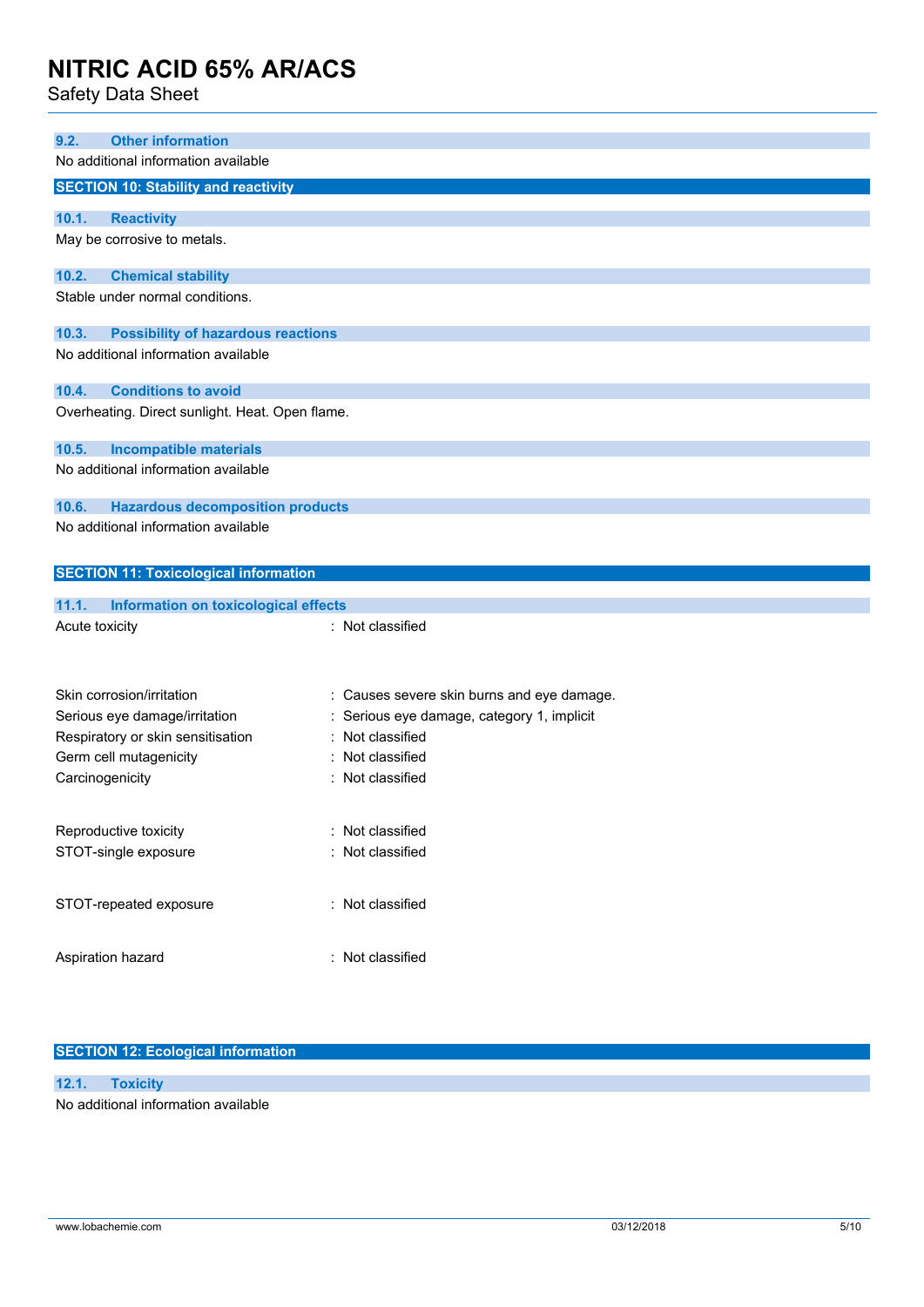Safety Data Sheet

| JAICLY DAIA JIICCL                                      |                                         |
|---------------------------------------------------------|-----------------------------------------|
|                                                         |                                         |
| 12.2.<br><b>Persistence and degradability</b>           |                                         |
| No additional information available                     |                                         |
| 12.3.<br><b>Bioaccumulative potential</b>               |                                         |
| No additional information available                     |                                         |
|                                                         |                                         |
| 12.4.<br><b>Mobility in soil</b>                        |                                         |
| No additional information available                     |                                         |
| <b>Results of PBT and vPvB assessment</b><br>12.5.      |                                         |
| No additional information available                     |                                         |
|                                                         |                                         |
| 12.6.<br><b>Other adverse effects</b>                   |                                         |
| No additional information available                     |                                         |
| <b>SECTION 13: Disposal considerations</b>              |                                         |
| <b>Waste treatment methods</b><br>13.1.                 |                                         |
| No additional information available                     |                                         |
| <b>SECTION 14: Transport information</b>                |                                         |
| In accordance with ADR / RID / IMDG / IATA / ADN        |                                         |
|                                                         |                                         |
| 14.1.<br><b>UN number</b>                               |                                         |
| UN-No. (ADR)                                            | : 2031                                  |
| UN-No. (IMDG)                                           | 2031                                    |
| UN-No. (IATA)                                           | : 2031                                  |
| UN-No. (ADN)                                            | 2031                                    |
| UN-No. (RID)                                            | : 2031                                  |
| 14.2.<br><b>UN proper shipping name</b>                 |                                         |
| Proper Shipping Name (ADR)                              | : NITRIC ACID                           |
| Proper Shipping Name (IMDG)                             | <b>NITRIC ACID</b>                      |
| Proper Shipping Name (IATA)                             | : Nitric acid                           |
| Proper Shipping Name (ADN)                              | <b>NITRIC ACID</b>                      |
| Proper Shipping Name (RID)                              | : NITRIC ACID                           |
| Transport document description (ADR)                    | : UN 2031 NITRIC ACID, 8 (5.1), II, (E) |
| Transport document description (IMDG)                   | : UN 2031 NITRIC ACID, 8, II            |
| Transport document description (IATA)                   | : UN 2031 Nitric acid, 8, II            |
| Transport document description (ADN)                    | : UN 2031 NITRIC ACID, 8, II            |
| Transport document description (RID)                    | : UN 2031 NITRIC ACID, 8, II            |
| 14.3.<br><b>Transport hazard class(es)</b>              |                                         |
| <b>ADR</b>                                              |                                         |
| Transport hazard class(es) (ADR)<br>Danger labels (ADR) | : 8(5.1)<br>: 8, 5.1                    |
|                                                         |                                         |

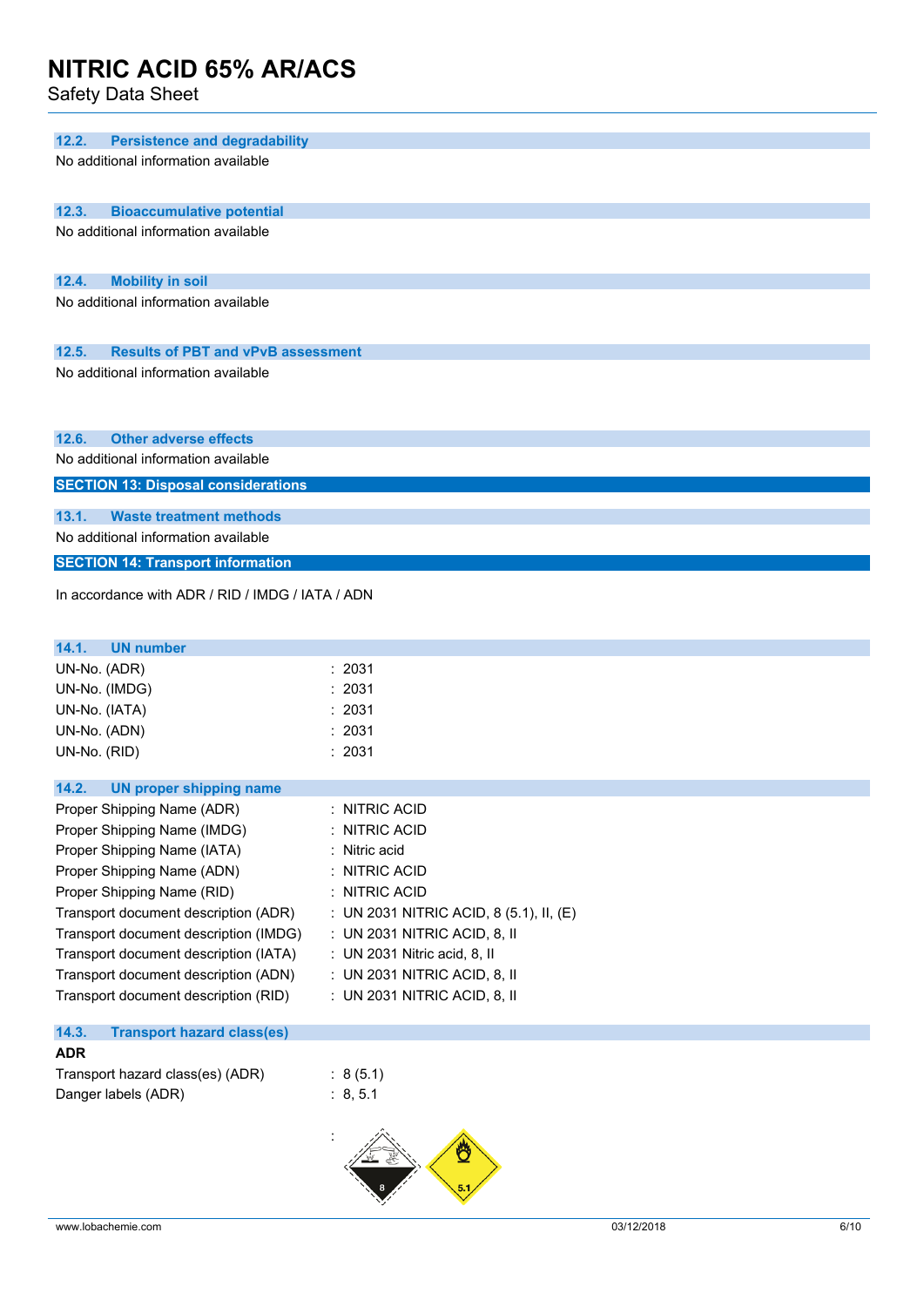Safety Data Sheet

### **IMDG**

Transport hazard class(es) (IMDG) : 8 Danger labels (IMDG)  $\qquad \qquad$  : 8



#### **IATA**

Transport hazard class(es) (IATA) : 8 Hazard labels (IATA) : 8



#### **ADN**

Transport hazard class(es) (ADN) : 8 Danger labels (ADN) : 8

### **RID**

| Transport hazard class(es) (RID) | : 8 |
|----------------------------------|-----|
| Danger labels (RID)              | : 8 |

:



| 14.4.<br><b>Packing group</b>                |                                          |
|----------------------------------------------|------------------------------------------|
| Packing group (ADR)                          | ÷Ш                                       |
| Packing group (IMDG)                         | ÷Ш                                       |
| Packing group (IATA)                         | ÷Ш                                       |
| Packing group (ADN)                          | ÷Ш                                       |
| Packing group (RID)                          | ÷Ш                                       |
|                                              |                                          |
| <b>Environmental hazards</b><br>14.5.        |                                          |
| Dangerous for the environment                | : No                                     |
| Marine pollutant                             | : No                                     |
| Other information                            | : No supplementary information available |
|                                              |                                          |
|                                              |                                          |
| 14.6.<br><b>Special precautions for user</b> |                                          |

#### **- Overland transport**

| Classification code (ADR) | :CO1 |
|---------------------------|------|
|---------------------------|------|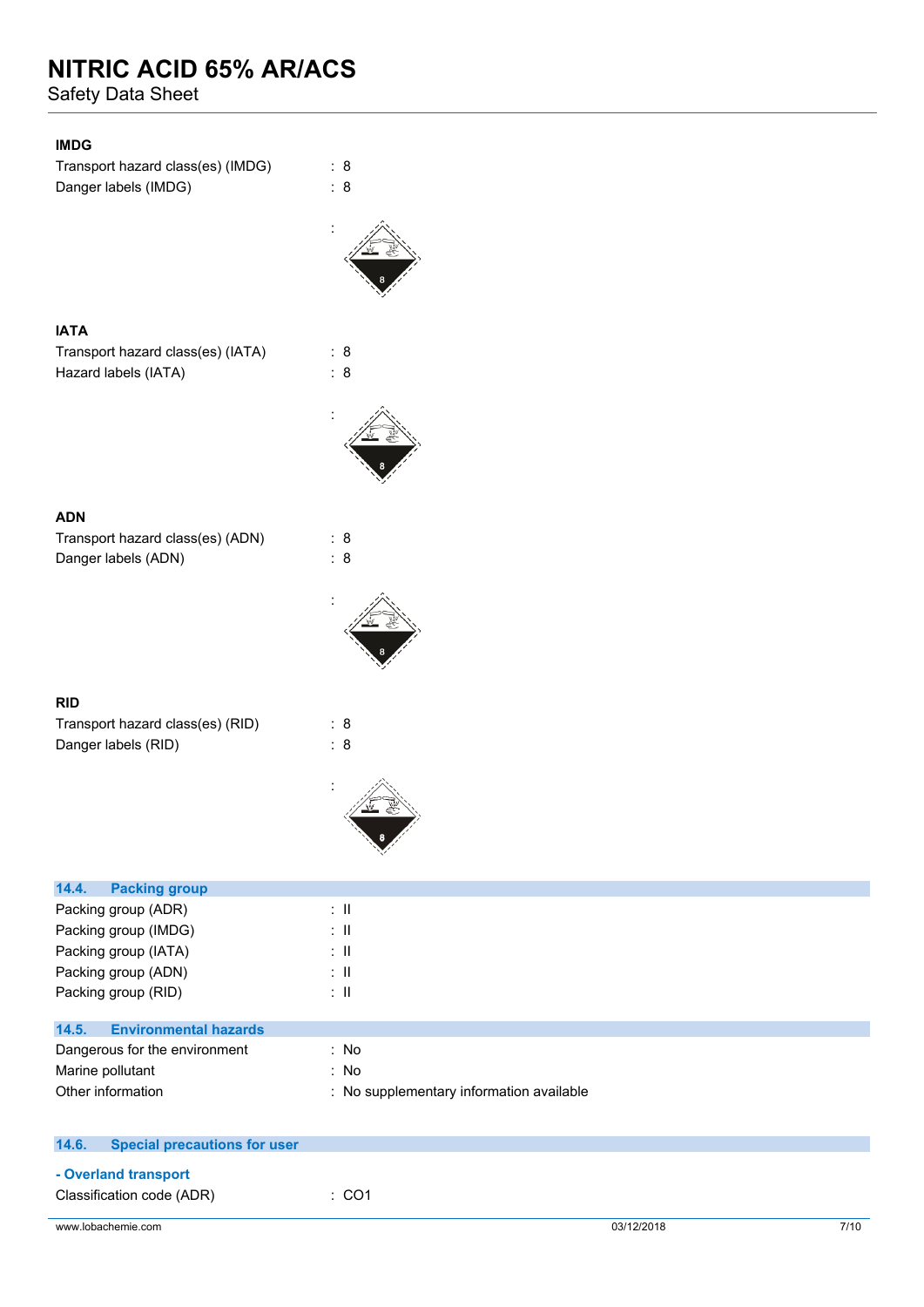### Safety Data Sheet

| Limited quantities (ADR)                                     | : 11                                                                                                                                                                                                                                                    |
|--------------------------------------------------------------|---------------------------------------------------------------------------------------------------------------------------------------------------------------------------------------------------------------------------------------------------------|
| Excepted quantities (ADR)                                    | $\therefore$ E2                                                                                                                                                                                                                                         |
| Packing instructions (ADR)                                   | : P001, IBC02                                                                                                                                                                                                                                           |
| Special packing provisions (ADR)                             | $:$ PP81, B15                                                                                                                                                                                                                                           |
| Mixed packing provisions (ADR)                               | : MP15                                                                                                                                                                                                                                                  |
| Portable tank and bulk container<br>instructions (ADR)       | : T8                                                                                                                                                                                                                                                    |
| Portable tank and bulk container special<br>provisions (ADR) | :TP2                                                                                                                                                                                                                                                    |
| Tank code (ADR)                                              | $:$ L4BN                                                                                                                                                                                                                                                |
| Vehicle for tank carriage                                    | : AT                                                                                                                                                                                                                                                    |
| Transport category (ADR)                                     | : 2                                                                                                                                                                                                                                                     |
| Hazard identification number (Kemler No.)                    | $\therefore 85$                                                                                                                                                                                                                                         |
| Orange plates                                                | 85<br>2031                                                                                                                                                                                                                                              |
| Tunnel restriction code (ADR)                                | $\colon E$                                                                                                                                                                                                                                              |
| EAC code                                                     | : 2P                                                                                                                                                                                                                                                    |
| APP code                                                     | $\therefore$ B                                                                                                                                                                                                                                          |
| - Transport by sea                                           |                                                                                                                                                                                                                                                         |
| Packing instructions (IMDG)                                  | : P <sub>001</sub>                                                                                                                                                                                                                                      |
| Special packing provisions (IMDG)                            | : PP81                                                                                                                                                                                                                                                  |
| IBC packing instructions (IMDG)                              | : IBCO2                                                                                                                                                                                                                                                 |
| IBC special provisions (IMDG)                                | : B15, B20                                                                                                                                                                                                                                              |
| Tank instructions (IMDG)                                     | : T8                                                                                                                                                                                                                                                    |
| Tank special provisions (IMDG)                               | :TP2                                                                                                                                                                                                                                                    |
| EmS-No. (Fire)                                               | $: F-A$                                                                                                                                                                                                                                                 |
| EmS-No. (Spillage)                                           | $: S-B$                                                                                                                                                                                                                                                 |
| Stowage category (IMDG)                                      | $\therefore$ D                                                                                                                                                                                                                                          |
| Segregation (IMDG)                                           | : SG6, SG16, SG17, SG19                                                                                                                                                                                                                                 |
| Properties and observations (IMDG)                           | : Colourless liquid. Oxidant; may cause fire in contact with organic materials such as<br>wood, cotton or straw, evolving highly toxic gases (brown fumes). Highly corrosive to<br>most metals. Causes severe burns to skin, eyes and mucous membranes. |
| - Air transport                                              |                                                                                                                                                                                                                                                         |
| $\overline{D}$                                               | $\Gamma$                                                                                                                                                                                                                                                |

| PCA Excepted quantities (IATA)                  | : E0            |
|-------------------------------------------------|-----------------|
| PCA Limited quantities (IATA)                   | : Forbidden     |
| PCA limited quantity max net quantity<br>(IATA) | : Forbidden     |
| PCA packing instructions (IATA)                 | : Forbidden     |
| PCA max net quantity (IATA)                     | : Forbidden     |
| CAO packing instructions (IATA)                 | : 855           |
| CAO max net quantity (IATA)                     | : 30L           |
| Special provisions (IATA)                       | : A212          |
| ERG code (IATA)                                 | : 8L            |
| - Inland waterway transport                     |                 |
| Classification code (ADN)                       | $\therefore$ C1 |
| Limited quantities (ADN)                        | : 1 L           |
| Excepted quantities (ADN)                       | E2              |
| Carriage permitted (ADN)                        | : T             |
| Equipment required (ADN)                        | $:$ PP, EP      |
| Number of blue cones/lights (ADN)               | : 0             |
|                                                 |                 |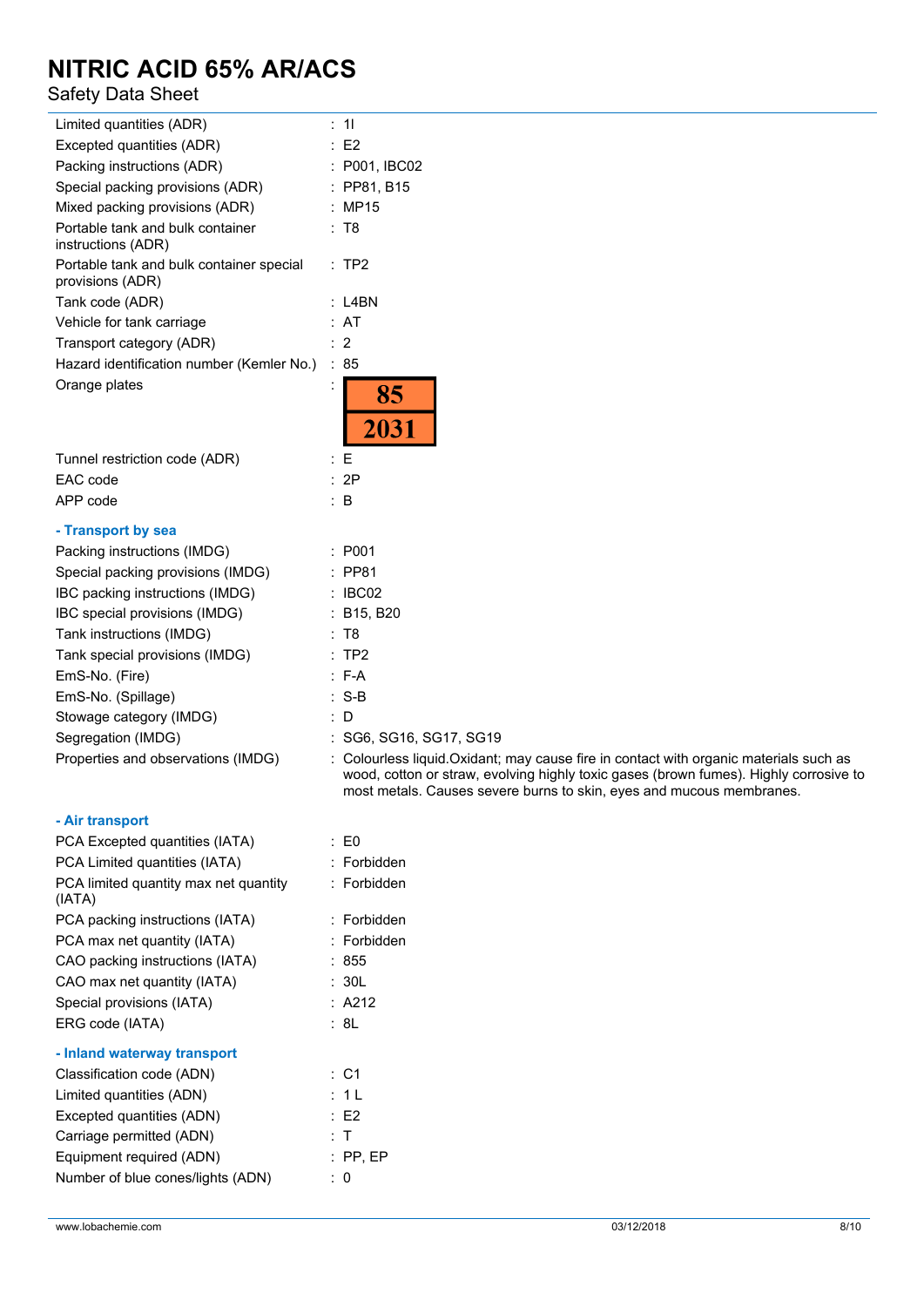Safety Data Sheet

| - Rail transport                                             |                 |
|--------------------------------------------------------------|-----------------|
| Classification code (RID)                                    | $\therefore$ C1 |
| Limited quantities (RID)                                     | : 1L            |
| Excepted quantities (RID)                                    | E2              |
| Packing instructions (RID)                                   | : P001, IBC02   |
| Special packing provisions (RID)                             | : PP81, B15     |
| Mixed packing provisions (RID)                               | : MP15          |
| Portable tank and bulk container<br>instructions (RID)       | : T8            |
| Portable tank and bulk container special<br>provisions (RID) | : TP2           |
| Tank codes for RID tanks (RID)                               | : L4BN          |
| Transport category (RID)                                     | $\cdot$ 2       |
| Colis express (express parcels) (RID)                        | : CE6           |
| Hazard identification number (RID)                           | : 80            |

#### **14.7. Transport in bulk according to Annex II of MARPOL 73/78 and the IBC Code**

#### Not applicable

#### **SECTION 15: Regulatory information**

**15.1. Safety, health and environmental regulations/legislation specific for the substance or mixture**

#### **15.1.1. EU-Regulations**

Contains no REACH substances with Annex XVII restrictions Contains no substance on the REACH candidate list

Contains no REACH Annex XIV substances

#### **15.1.2. National regulations**

#### **Germany**

| Reference to AwSV                                                                       | : Water hazard class (WGK) 1, low hazard to water (Classification according to AwSV,<br>Annex 1) |
|-----------------------------------------------------------------------------------------|--------------------------------------------------------------------------------------------------|
| 12th Ordinance Implementing the Federal<br>Immission Control Act - 12. BlmSchV          | : Is not subject of the 12. BlmSchV (Hazardous Incident Ordinance)                               |
| <b>Netherlands</b>                                                                      |                                                                                                  |
| SZW-lijst van kankerverwekkende stoffen                                                 | : None of the components are listed                                                              |
| SZW-lijst van mutagene stoffen                                                          | : None of the components are listed                                                              |
| NIET-limitatieve lijst van voor de<br>voortplanting giftige stoffen – Borstvoeding      | : None of the components are listed                                                              |
| NIET-limitatieve lijst van voor de<br>voortplanting giftige stoffen -<br>Vruchtbaarheid | : None of the components are listed                                                              |
| NIET-limitatieve lijst van voor de<br>voortplanting giftige stoffen - Ontwikkeling      | : None of the components are listed                                                              |
| <b>Denmark</b>                                                                          |                                                                                                  |

Recommendations Danish Regulation : Young people below the age of 18 years are not allowed to use the product